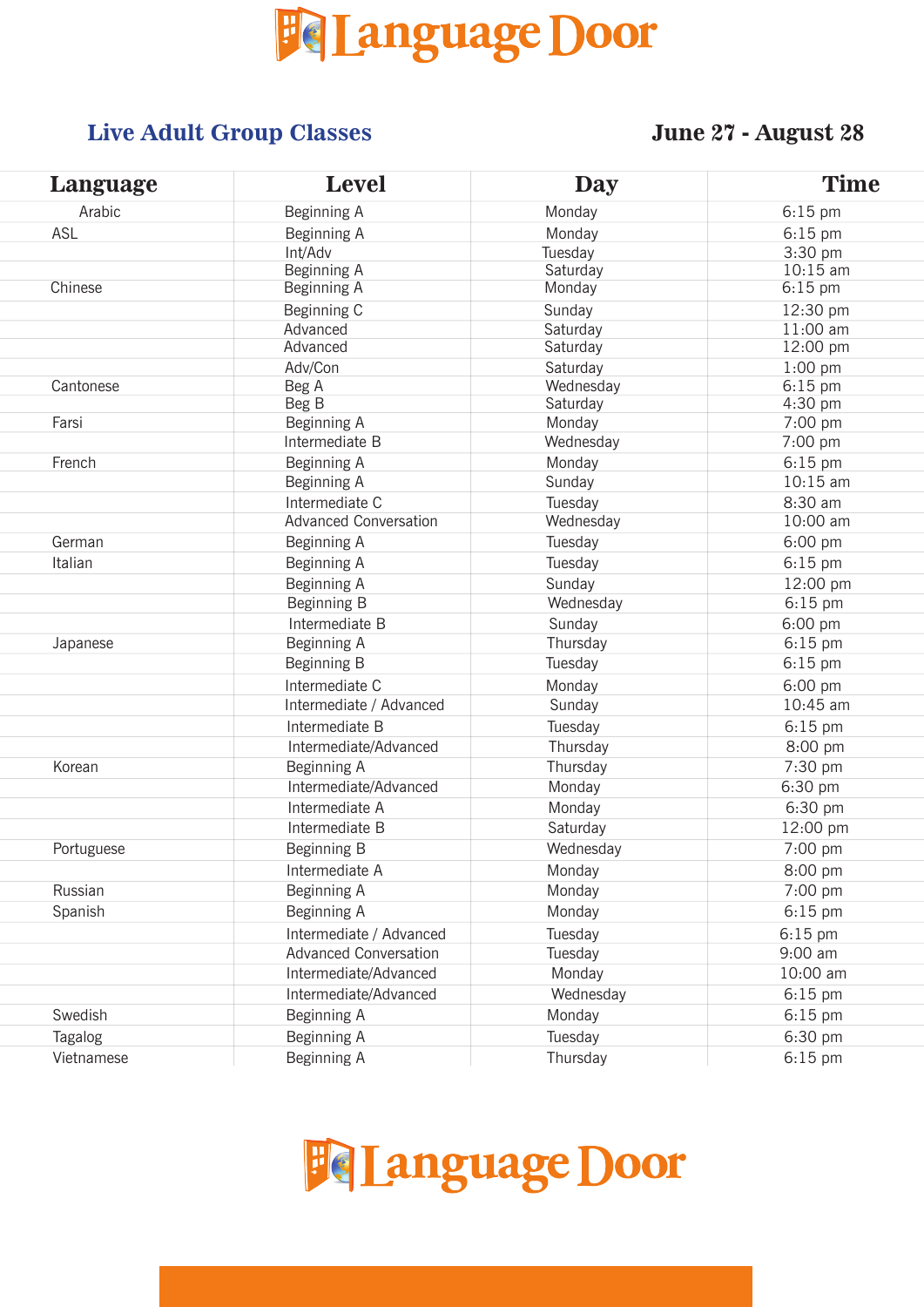#### **Live Kids Group Classes**

|                               | Level<br>Language |                   | Day               |             | <b>Time</b> |           |                   |           |
|-------------------------------|-------------------|-------------------|-------------------|-------------|-------------|-----------|-------------------|-----------|
| Chinese                       |                   | Kids $6-12$ / Beg |                   | Monday      |             | $5:00$ pm |                   |           |
| Japanese                      |                   | Kids $6-12$ / Beg |                   | Tuesdav     |             | $4:00$ pm |                   |           |
| French                        |                   |                   | Kids $6-12$ / Beg |             | Sunday      |           | $9:00 \text{ am}$ |           |
| Spanish                       |                   |                   | Kids 6-12 / Beg   |             | Monday      |           | $5:00$ pm         |           |
| Spanish                       |                   |                   | Kids $6-12$       |             | Saturday    |           | 10:30 am          |           |
| <b>Class Dates:</b><br>Monday | 27-June           | 11 July           | 18-July           | 25-July     | 1-Aug       | 8-Aug     | $15-Aug$          | $22$ -Aug |
| Tuesdav                       | 5-July            | 12 July           | 19-July           | 26-July     | 2-Aug       | 9-Aug     | $16$ -Aug         | $23$ -Aug |
| Wednesday                     | 6-July            | 13 July           | $10$ -July        | 27-July     | 3-Aug       | $10-Aug$  | 17-Aug            | 24-Aug    |
| Thursday                      | 7-July            | 14 July           | $21 - July$       | 28-July     | 4-Aug       | 11-Aug    | 18-Aug            | 25-Aug    |
| Friday                        | 8-July            | 15 July           | 22-July           | 29-July     | 5-Aug       | 12-Aug    | $19$ -Aug         | 26-Aug    |
| Saturday                      | 9-July            | 16 July           | 23-July           | 30-July     | 6-Aug       | 13-Aug    | 20-Aug            | 27-Aug    |
| Sunday                        | 10-July           | 17 July           | 24-July           | $31 - July$ | 7-Aug       | 14-Aug    | $21-Aug$          | 28-Aug    |
|                               |                   |                   |                   |             |             |           |                   |           |

#### **Enroll Today!**

## **Contact Language Door**

#### ţ **OC@languagedoor.com** ſ **Call: (949) 833 0900www.languagedoor.com**

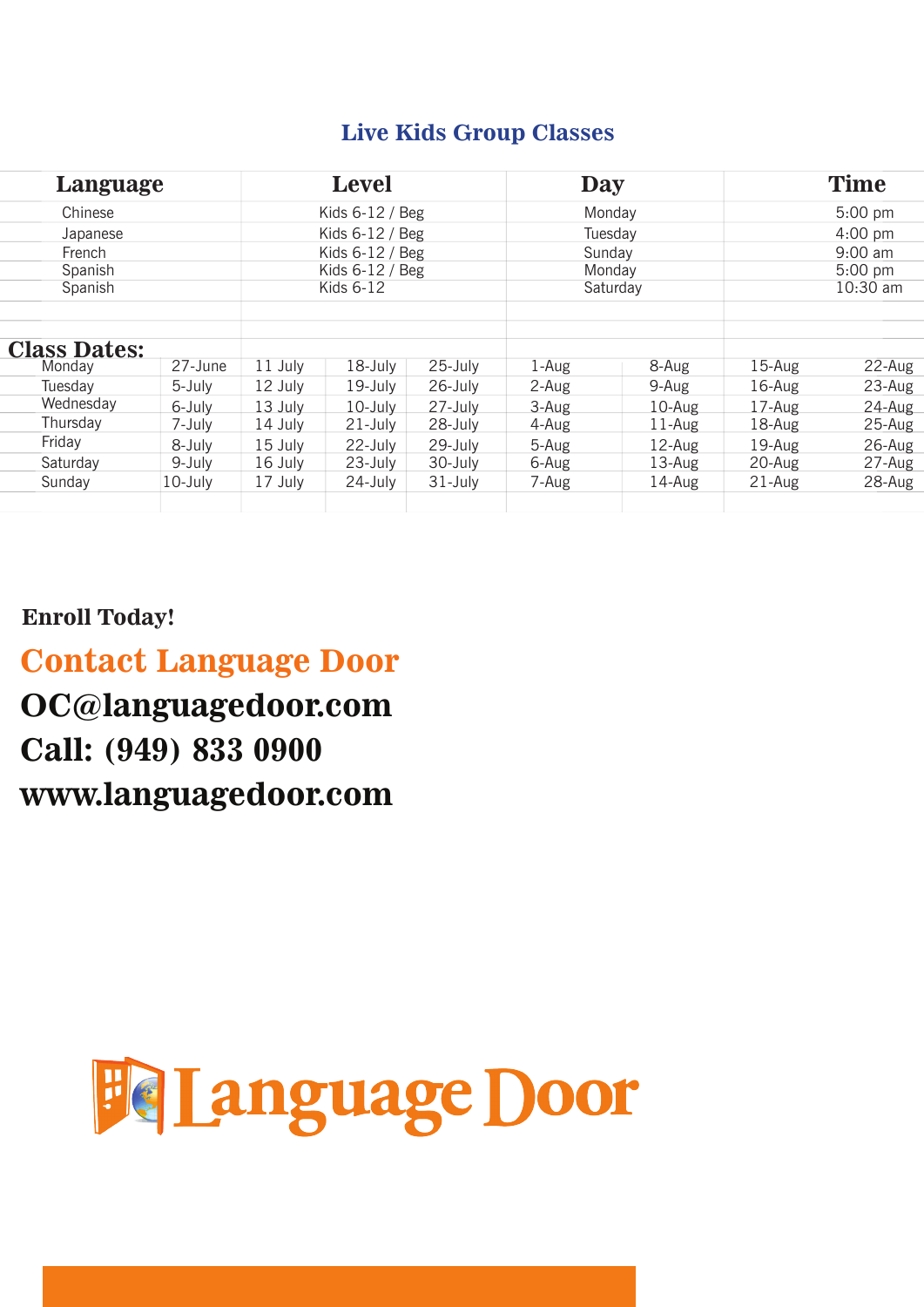

## **Irvine Adult Group Classes June 27 - August 28**

| Language   | <b>Level</b>     | <b>Day</b> | <b>Time</b> |  |
|------------|------------------|------------|-------------|--|
| Arabic     | Beginning A      | Tuesday    | $6:15$ pm   |  |
| <b>ASL</b> |                  |            |             |  |
| Chinese    | Beginning A      | Thursday   | 7:30 pm     |  |
|            | Beginning A      | Sunday     | $10:15$ am  |  |
|            | Beginning B      | Thursday   | $6:15$ pm   |  |
|            | Intermediate     | Sunday     | 12:00 am    |  |
| Farsi      | c <sub>ccc</sub> | Thursday   | $6:15$ pm   |  |
| French     | Beginning A      | Thursday   | 7:30 pm     |  |
|            | Beginning B      | Thursday   | $6:15$ am   |  |
|            | Beginning C      | Tuesday    | 6:00 am     |  |
|            | Int/Adv          | Tuesday    | $6:15$ pm   |  |
|            | Int/Adv          | Tuesday    | $4:15$ pm   |  |
|            | Adv/ Conv.       | Thursday   | 10:30 am    |  |
| German     | Beginning A      | Thursday   | $6:15$ pm   |  |
| Indonesian | Beginning A      | Monday     | 7:00 pm     |  |
| Italian    | Beginning A      | Monday     | $11:15$ am  |  |
|            | Beginning A      | Monday     | $6:15$ pm   |  |
| Japanese   | Beginning A      | Tuesday    | $6:15$ pm   |  |
|            | Beginning A      | Saturday   | 10:30 am    |  |
|            | Beginning C      | Sunday     | 12:00 pm    |  |
|            | Adv/ Conv.       | Saturday   | 9:00 am     |  |
| Korean     | Beginning A      | Sunday     | 12:00 pm    |  |
|            | Intemediate A    | Tuesday    | $6:30$ pm   |  |
| Russian    | Beginning A      | Thursday   | 7:30 pm     |  |
|            | Beginning B      | Thursday   | $6:15$ pm   |  |
| Spanish    | Beginning A      | Thursday   | 12:15 pm    |  |
|            | Beginning A      | Thursday   | $6:15$ pm   |  |
|            | Beginning A      | Thursday   | 6:15 pm     |  |
|            | Beginning B      | Monday     | $6:15$ pm   |  |
|            | Beginning B      | Sunday     | 10:00 am    |  |
|            | Intermediate A   | Monday     | 12:00 pm    |  |
|            | Intermediate     | Monday     | 6:30 pm     |  |
|            | Int/Adv          | Monday     | $6:15$ am   |  |
|            | Adv/ Conv.       | Saturday   | 10:00 am    |  |
| Swedish    | Beginning A      | Sunday     | 11:30 am    |  |
|            |                  |            |             |  |
|            |                  |            |             |  |

### **Kids Group Classes**

| Language | <b>Level</b>          | Day      | <b>Time</b>       |
|----------|-----------------------|----------|-------------------|
| Chinese  | Kids 4-7              | Thursday | $5:00$ pm         |
|          | Kids $6-12$ / Beg     | Sunday   | $9:00 \text{ am}$ |
|          | Kids 6-12 / int       | Sunday   | $1:30$ pm         |
|          | Kids 6-12 / int/adv   | Sunday   | $11:00$ am        |
|          | Teens / adv           | Sunday   | 10:00 am          |
| French   | Kids 6-12 / Beg       | Tuesday  | $4:00 \text{ pm}$ |
|          | Kids 6-12             | Thursday | $5:00$ pm         |
| Italian  | Kids 6-12 / Int       | Monday   | 10:00 am          |
|          | Kids $6-12$ / Beg-Int | Tuesday  | $4:00$ pm         |
| Japanese | Kids $6-12$ / Beg     | Tuesday  | $5:00$ pm         |
| Spanish  | Kids $3-5$            | Monday   | $5:00$ pm         |
|          | Kids $3-5$            | Tuesday  | $4:30$ pm         |
|          | Kids 6-12             | Monday   | $5:00$ pm         |
|          | Kids $9-12$ / Int-adv | Saturday | $9:00 \text{ am}$ |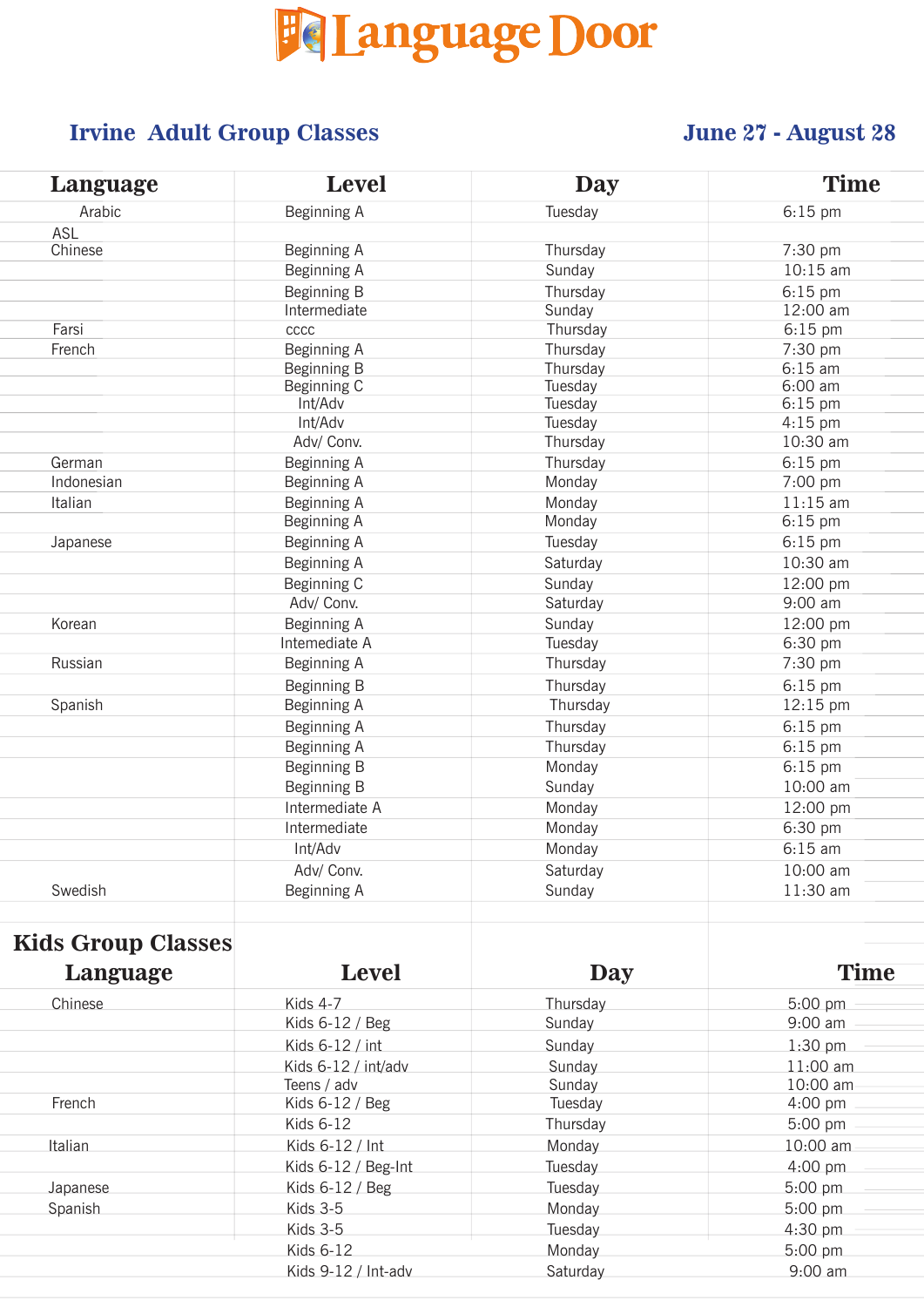# Fe Language Door

#### **IVE SAN Diego Adult Group Classes June 27 - August 28**

| Language   | <b>Level</b>            | <b>Day</b> | <b>Time</b> |  |
|------------|-------------------------|------------|-------------|--|
| Arabic     | Beginning A             | Tuesday    | $6:15$ pm   |  |
|            | Beginning A             | Wednesday  | 11:30 pm    |  |
| Armenian   | Beginning B             | Saturday   | 1:30 pm     |  |
| ASL        | Beginning A             | Tuesday    | $6:15$ pm   |  |
|            | Beginning C             | Thursday   | $6:15$ pm   |  |
|            | Beginning C             | Saturday   | 10:15 am    |  |
|            | Advanced                | Saturday   | 11:00 am    |  |
|            | Intermediate A          | Monday     | $6:15$ pm   |  |
| Chinese    | Beginning A             | Tuesday    | $6:15$ pm   |  |
|            | Beginning A             | Sunday     | 12:30 pm    |  |
|            | Intermediate B          | Thursday   | 6:30 pm     |  |
| Farsi      | Beginning A             | Thursday   | 8:00 pm     |  |
|            | Beginning A             | Saturday   | 1:30 pm     |  |
| French     | Beginning A             | Monday     | 6:15 pm     |  |
|            | Beginning A             | Sunday     | $10:15$ am  |  |
|            | Intermediate C          | Tuesday    | 8:30 am     |  |
|            | Intermediate A          | Thursday   | 6:30 pm     |  |
| French     | Beginning A             | Tuesday    | 6:30 pm     |  |
|            | Beginning A             | Saturday   | 12:00 pm    |  |
| Italian    | Beginning A             | Wednesday  | 10:30 am    |  |
|            | Beginning A             | Thursday   | $6:15$ pm   |  |
| Japanese   | Beginning A             | Tuesday    | 6:30 pm     |  |
|            | Beginning A             | Wednesday  | 11:00 am    |  |
|            | Intermediate / Advanced | Saturday   | 12:00 pm    |  |
|            | Beginning C             | Saturday   | $1:30$ pm   |  |
|            | Advanced                | Saturday   | 3:00 pm     |  |
| Korean     | Beginning A             | Wednesday  | $6:15$ pm   |  |
|            | Beginning A             | Saturday   | 6:30 pm     |  |
|            | Beginning B             | Monday     | $6:15$ pm   |  |
|            | Beginning C             | Monday     | 8:00 pm     |  |
|            | Intermediate A          | Saturday   | 10:00 am    |  |
|            | Intermediate B          | Saturday   | 12:00 pm    |  |
| Portuguese | Beginning A             | Wednesday  | 8:00 pm     |  |
|            | Beginning B             | Wednesday  | $6:15$ pm   |  |
| Russian    | Beginning A             | Thursday   | $1:30$ pm   |  |
| Spanish    | Beginning A             | Monday     | $6:15$ pm   |  |
|            | Intermediate / Advanced | Tuesday    | $6:15$ pm   |  |
|            | Beginning C             | Saturday   | 12:00 pm    |  |
| Vietnamese | Beginning A             | Wednesday  | 6:00 pm     |  |
|            | Beginning B             | Monday     | 6:00 pm     |  |
|            |                         |            |             |  |
|            |                         |            |             |  |

#### **San Diego Kids Group Classes**

| Language | Level               | <b>Day</b> | <b>Time</b> |
|----------|---------------------|------------|-------------|
| ASL      | Kids $9-14$ / Beg   | Saturday   | $9:00$ am   |
| Chinese  | Kids $6-12$ / Beg   | Sunday     | $11:30$ am  |
|          | Kids $6-12$ / Beg B | Tuesday    | $5:00$ pm   |